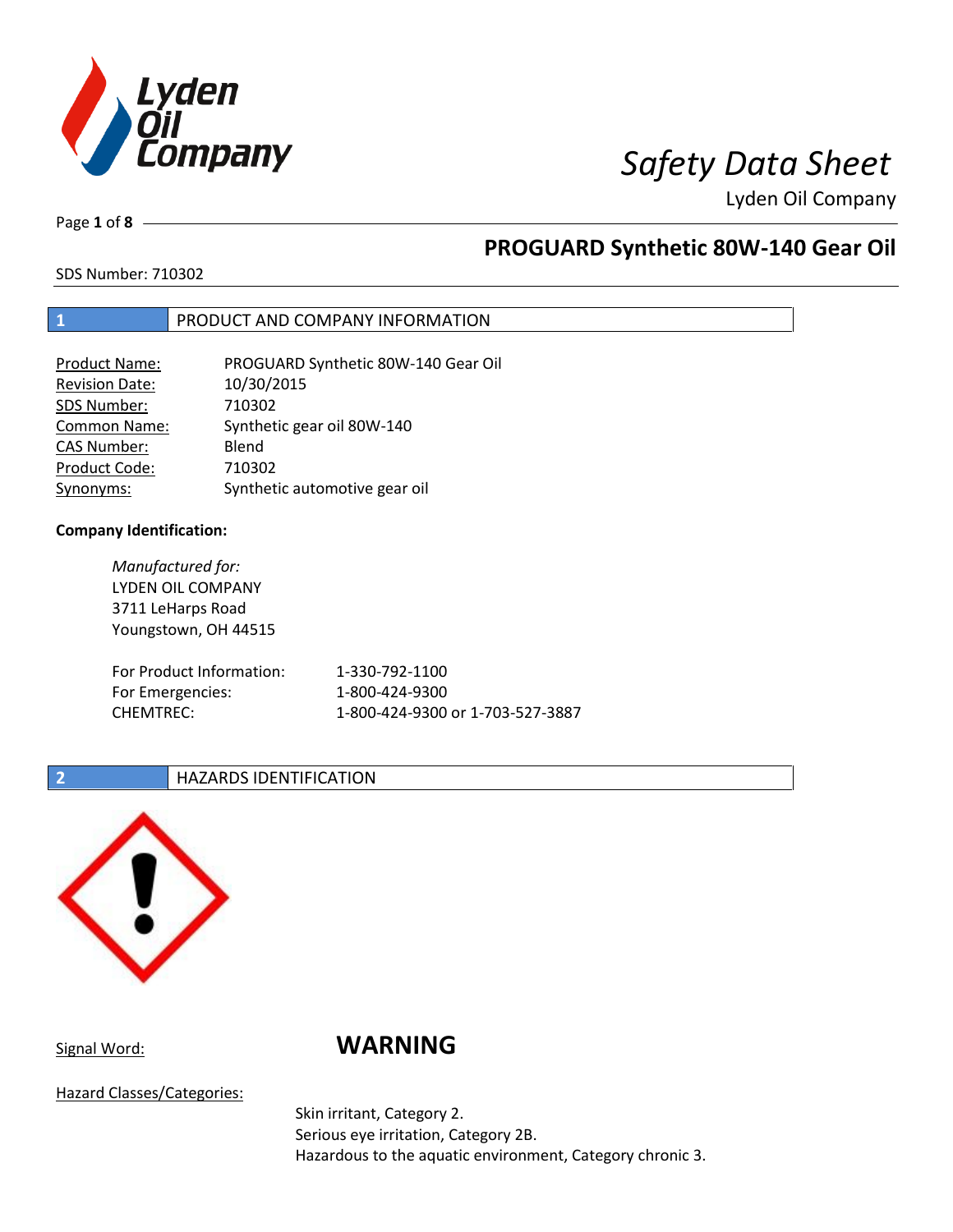

## **PROGUARD Synthetic 80W-140 Gear Oil**

| <b>SDS Number: 710302</b> |  |
|---------------------------|--|
|                           |  |

Page **2** of **8**

| Hazard Statement(s):            |                                                                                |
|---------------------------------|--------------------------------------------------------------------------------|
|                                 | H320: Causes eye irritation.                                                   |
|                                 | H315: Causes skin irritation.                                                  |
|                                 | H412: Harmful to aquatic life with long-lasting effects.                       |
| <b>Precaution Statement(s):</b> |                                                                                |
|                                 | P101: If medical advice is needed, have product container or label at<br>hand. |
|                                 | P102: Keep out of reach of children.                                           |
|                                 | P103: Read label before use.                                                   |
|                                 | P273: Avoid release to the environment.                                        |
|                                 | P302+352: IF ON SKIN: Wash with plenty of soap and water.                      |
|                                 | P305+351+338: IF IN EYES: Rinse cautiously with water for several              |
|                                 | minutes. Remove contact lenses if present and easy to $do$ – continue          |
|                                 | rinsing.                                                                       |
| Other Hazard Statement(s):      |                                                                                |
|                                 | -NFPA Ratings:                                                                 |
|                                 | Health $= 1$                                                                   |
|                                 | $Fire = 1$                                                                     |
|                                 | Reactivity = $0$                                                               |

Repeated exposure may cause skin dryness or cracking.

### **3** COMPOSITION / INFORMATION ON INGREDIENTS

### Ingredients:

### *Mixture of the substances listed below with nonhazardous additions.*

| <b>Chemical Name</b>               | <b>CAS Number</b> | Percentage |
|------------------------------------|-------------------|------------|
| 1-Decene homopolymer, hydrogenated | 68037-01-4        | >70        |
| Additives                          | Proprietary       | $20$       |
| Olefin Sulfide                     | Proprietary       | $\leq$ 3   |

*\*Any concentration shown as a range is to protect confidentiality or is due to batch variation.*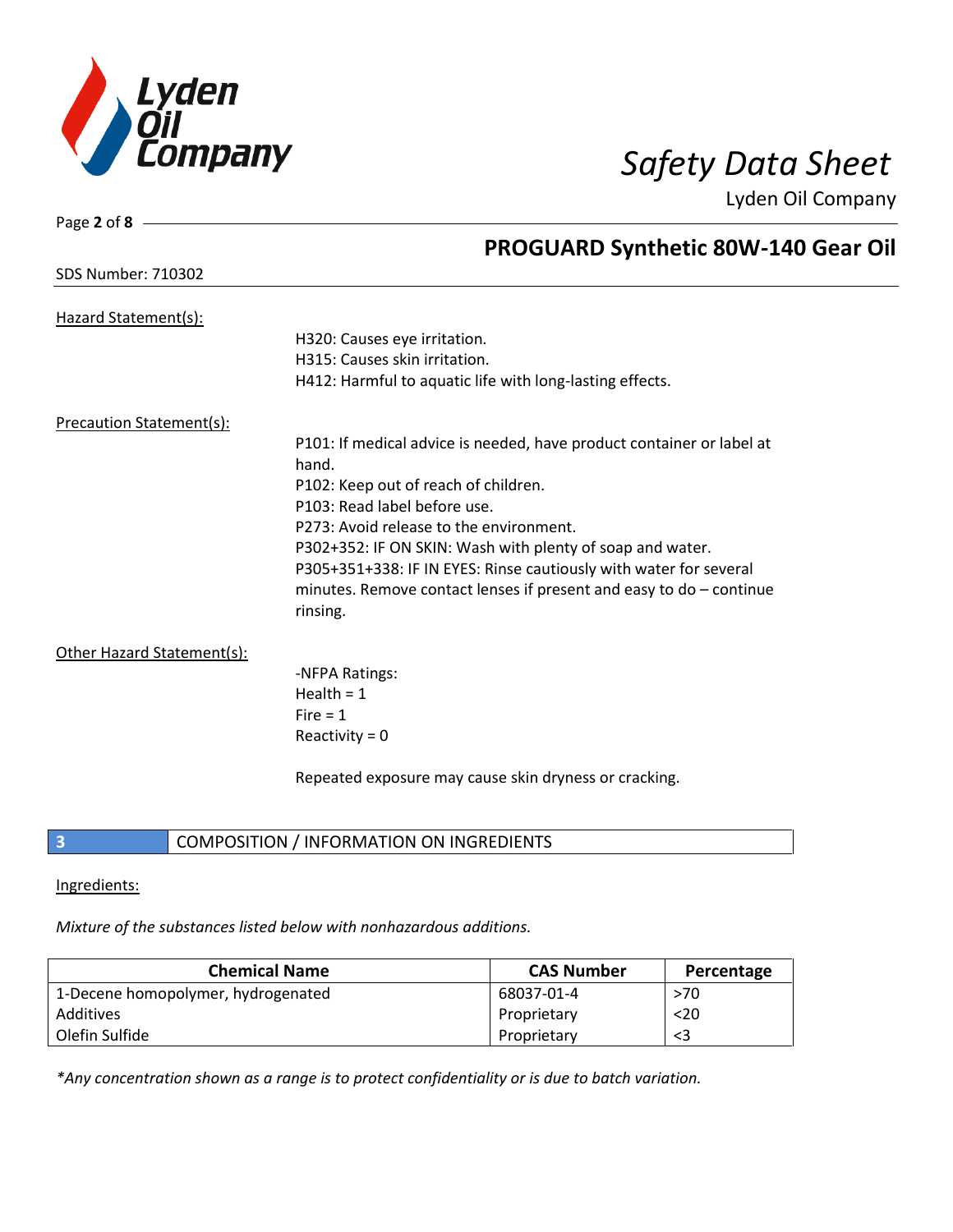

SDS Number: 710302

Page **3** of **8**

# **PROGUARD Synthetic 80W-140 Gear Oil**

| 4                           | <b>FIRST AID MEASURES</b>                                                                                                                                                                                                                                                                                  |
|-----------------------------|------------------------------------------------------------------------------------------------------------------------------------------------------------------------------------------------------------------------------------------------------------------------------------------------------------|
|                             | Description of First Aid Measures:                                                                                                                                                                                                                                                                         |
| Inhalation:                 |                                                                                                                                                                                                                                                                                                            |
|                             | Remove victim to fresh air and keep at rest in a position comfortable<br>for breathing. If the victim has difficulty breathing or tightness of the<br>chest, is dizzy, vomiting or unresponsive, give oxygen with rescue<br>breathing or CPR as required and transport to the nearest medical<br>facility. |
| Skin Contact:               |                                                                                                                                                                                                                                                                                                            |
|                             | Flush skin with water, wash with soap and water. Remove<br>contaminated clothing. Do not reuse clothing until cleaned. If material<br>is injected under the skin, transport to the nearest medical facility for<br>additional treatment.                                                                   |
| Eye Contact:                |                                                                                                                                                                                                                                                                                                            |
|                             | Rinse opened eye for several minutes under running water. If<br>symptoms persist, consult medical attention.                                                                                                                                                                                               |
| Ingestion:                  |                                                                                                                                                                                                                                                                                                            |
|                             | Rinse mouth with water. If symptoms develop, obtain medical<br>attention.                                                                                                                                                                                                                                  |
|                             | Symptoms and Effects, both acute and delayed:                                                                                                                                                                                                                                                              |
|                             | No further relevent data available.                                                                                                                                                                                                                                                                        |
| <b>Recommended Actions:</b> | Treat symptomatically. Call a doctor or poison<br>control center for guidance.                                                                                                                                                                                                                             |

### **5 FIRE FIGHTING MEASURES**

### Recommended Fire-Extinguishing Equipment:

Use dry powder, foam, or carbon dioxide fire extinguishers. Water may be ineffective in fighting an oil fire unless used by experienced fire fighters.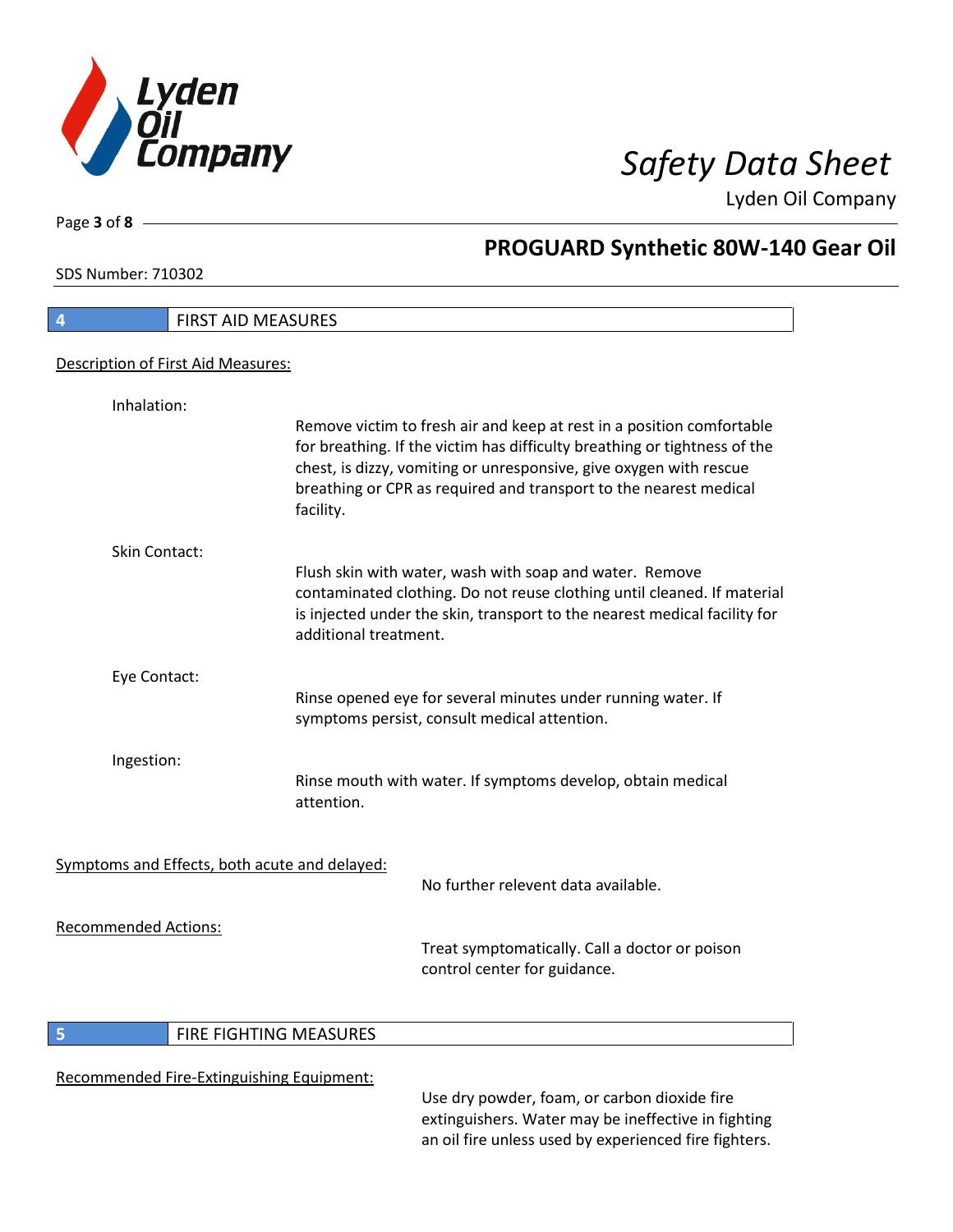

SDS Number: 710302

Page **4** of **8**

# **PROGUARD Synthetic 80W-140 Gear Oil**

Possible Hazards During a Fire:

Hazardous combustion products may include: A complex mixture of airborne solid and liquid particulates and gases (smoke). Carbon monoxide. Unidentified organic and inorganic compounds.

Recommendations to Firefighters:

Proper protective equipment including breathing apparatus.

| $6\phantom{1}6$                   | ACCIDENTAL RELEASE MEASURES |                                                                                                        |
|-----------------------------------|-----------------------------|--------------------------------------------------------------------------------------------------------|
| <b>Personal Precautions:</b>      |                             |                                                                                                        |
|                                   |                             | Avoid contact with skin, eyes, and clothing. Avoid<br>breathing vapors.                                |
|                                   |                             | Keep away from sources of ignition.                                                                    |
| <b>Emergency Procedures:</b>      |                             |                                                                                                        |
|                                   |                             | Contain spilled material, collect in suitable and<br>properly labled containers.                       |
| <b>Environmental Precautions:</b> |                             |                                                                                                        |
|                                   |                             | Do not allow to reach sewage system or any water<br>course.                                            |
|                                   |                             | Do not allow to enter ground waters.                                                                   |
| <b>Cleanup Procedures:</b>        |                             |                                                                                                        |
|                                   |                             | Pick up excess with inert absorbant material. Treat<br>contaminated absorbent same as spilled product. |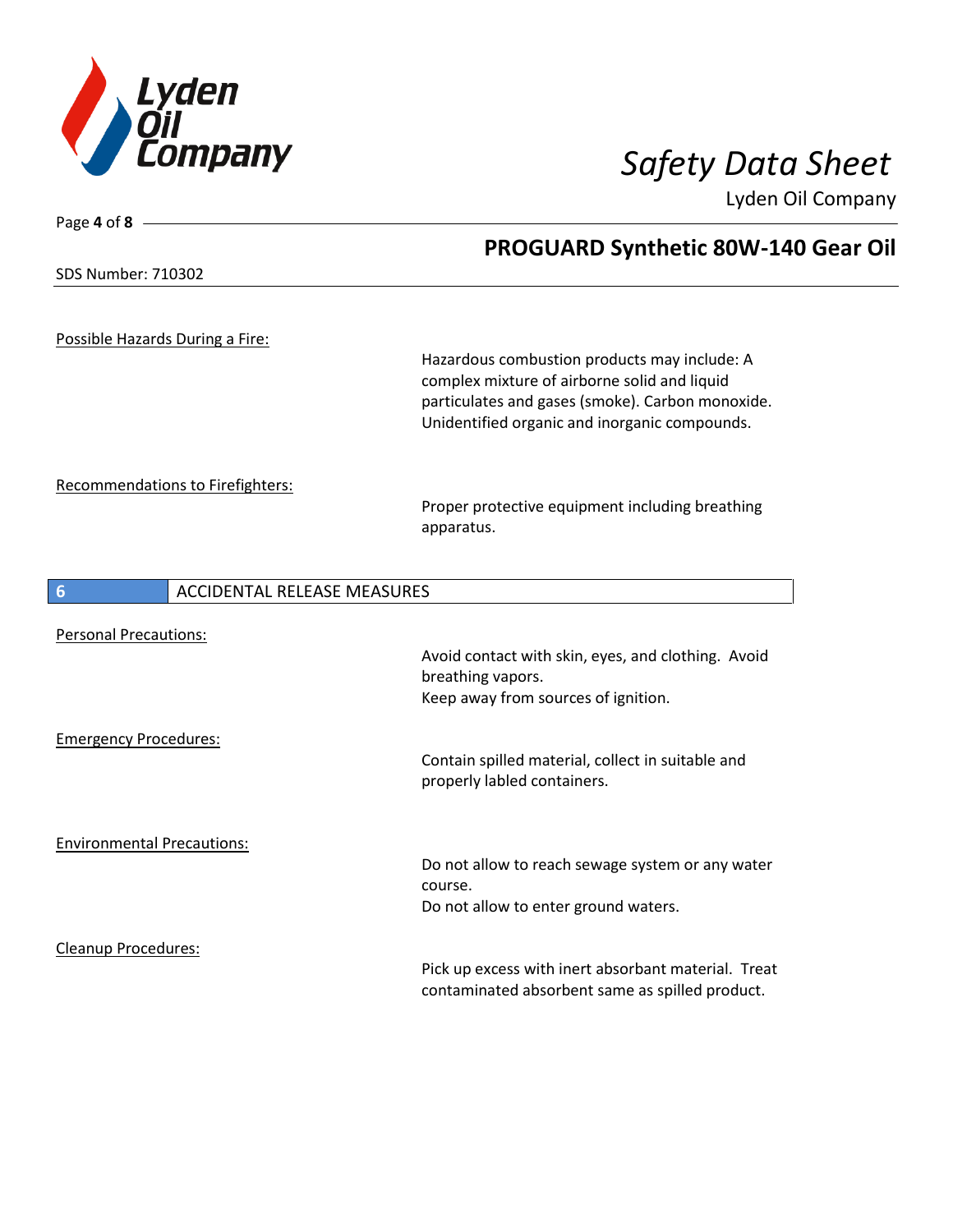

**PROGUARD Synthetic 80W-140 Gear Oil**

Lyden Oil Company

SDS Number: 710302

Page **5** of **8**

# **7** HANDLING AND STORAGE Handling Precautions: Handle with care and avoid spillage on the floor. Do not cut, weld, drill, grind, braze, or solder container. Storage Requirements: Keep container tightly sealed. Keep away from sources of ignition. **8** EXPOSURE CONTROLS / PERSONAL PROTECTION Exposure Limits: -1-Decene, homopolymer, hydrogenated: ACGIH TWA  $-$  5mg/m<sup>3</sup> (oil mist) ACGIH STEL - 10mg/m<sup>3</sup> (oil mist) OSHA TWA  $-$  5mg/m<sup>3</sup> (oil mist) Engineering Controls: All ventilation should be designed in accordance with OSHA standard (29 CFR 1910.94). Personal Protective Equipment: Wash hands before breaks and at the end of work. Use safety glasses and gloves. **9 PHYSICAL AND CHEMICAL PROPERTIES** Color: Amber Physical State: Liquid Odor: Sulfur Odor Threshold: Data not available

pH: Data not available Melting Point: Data not available Boiling Point: Data not available Boiling Range: The Communication of available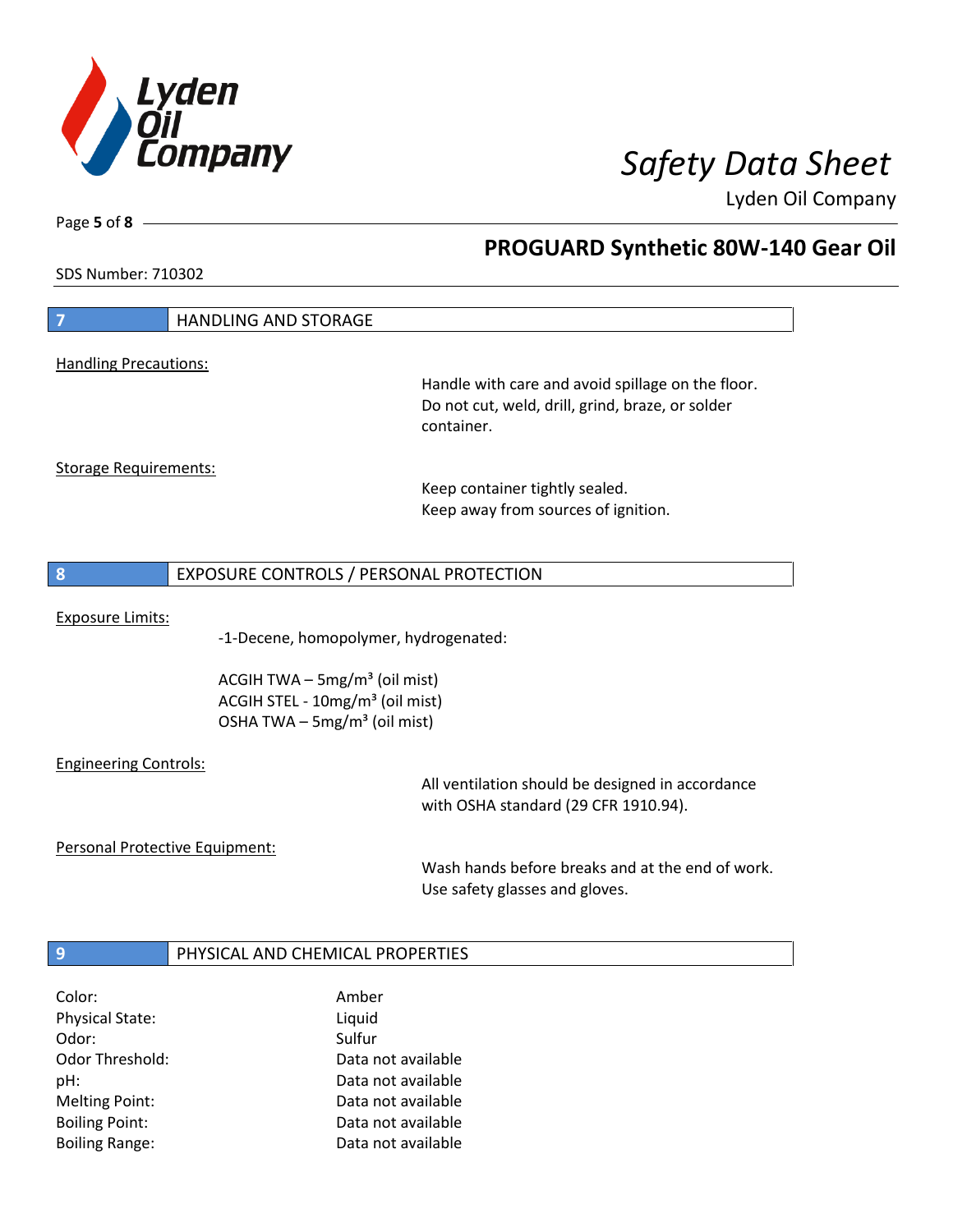

**PROGUARD Synthetic 80W-140 Gear Oil**

Lyden Oil Company

### SDS Number: 710302

Page **6** of **8**

| Flash Point:                  | >204° C / >400° F (COC Method)               |
|-------------------------------|----------------------------------------------|
| <b>Evaporation Rate:</b>      | Data not available                           |
| Flammability:                 | Data not available                           |
| <b>Flammability Limits:</b>   | Data not available                           |
| Vapor Pressure:               | Data not available                           |
| Vapor Density:                | Data not available                           |
| <b>Relative Density:</b>      | Data not available                           |
| Solubilities:                 | Insoluble in water                           |
| <b>Partition Coefficient:</b> | Data not available                           |
| Auto-Ignition Temperature:    | Data not available                           |
| Decomposition Temperature:    | Data not available                           |
| Viscosity:                    | 29 mm <sup>2</sup> /sec (kinematic at 100°C) |

| <b>10</b>                      | STABILITY AND REACTIVITY |                                                                  |
|--------------------------------|--------------------------|------------------------------------------------------------------|
| Stability:                     |                          | Stable under normal conditions.                                  |
| Reactivity:                    |                          | Not reactive under normal conditions.                            |
| <b>Conditions to Avoid:</b>    |                          | Extreme temperature, sparks, open flame, and<br>direct sunlight. |
| <b>Hazardous Reactions:</b>    |                          | No known hazardous reactions.                                    |
| Incompatible Materials:        |                          | Strong oxidizers and strong reducing agents.                     |
| <b>Decomposition Products:</b> |                          | Hazardous decomposition products are not<br>expected to form.    |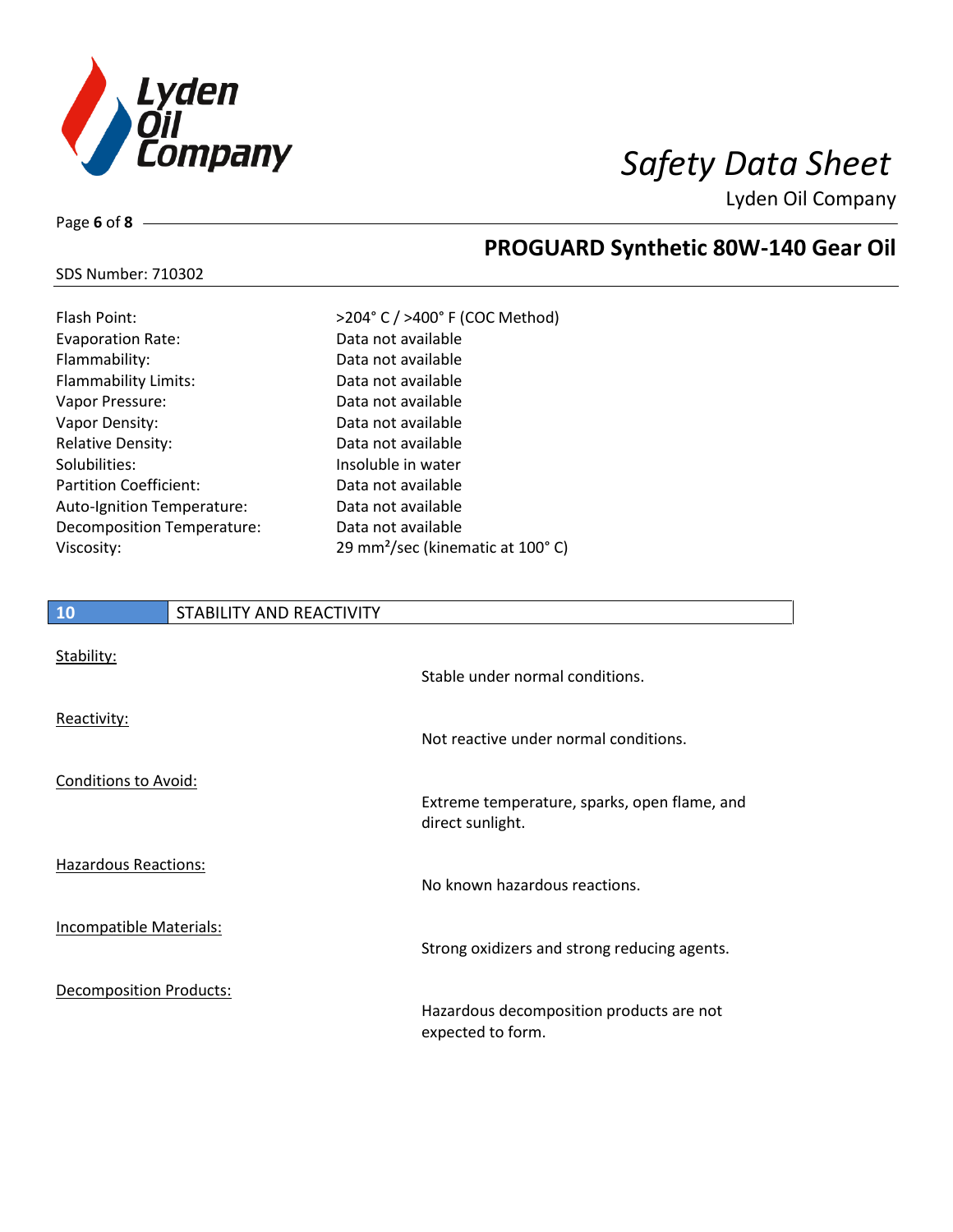

**PROGUARD Synthetic 80W-140 Gear Oil**

Lyden Oil Company

SDS Number: 710302

| <b>TOXICOLOGICAL INFORMATION</b><br>11                                             |                                                                                                                           |
|------------------------------------------------------------------------------------|---------------------------------------------------------------------------------------------------------------------------|
| Routes of Exposure:                                                                |                                                                                                                           |
|                                                                                    | Skin and eye contact are the primary routes of<br>exposure although exposure may occur following<br>accidental ingestion. |
| <b>Exposure Effects:</b>                                                           | Repeated skin contact may cause dermatitis or an<br>oil acne.                                                             |
| <b>Measures of Toxicity:</b>                                                       | No test data available.                                                                                                   |
| Carcinogenic/Mutagenic Precautions:                                                | Non-carcinogenic and not expected to be<br>mutagentic.                                                                    |
| <b>ECOLOGICAL INFORMATION</b><br>12                                                |                                                                                                                           |
| <b>Ecological Precautions:</b>                                                     | Avoid exposing to the environment.                                                                                        |
| <b>Ecological Effects:</b><br>No specific environmental or aquatic data available. |                                                                                                                           |
| 13<br><b>DISPOSAL CONSIDERATIONS</b>                                               |                                                                                                                           |
| Disposal Methods:                                                                  | Dispose of waste material in accordance with all<br>local, state, and federal requirements.                               |
| Disposal Containers:                                                               | Use properly approved container for disposal.                                                                             |
| <b>Special Precautions:</b>                                                        | Do not flush to surface waters or drains.                                                                                 |

Page **7** of **8**